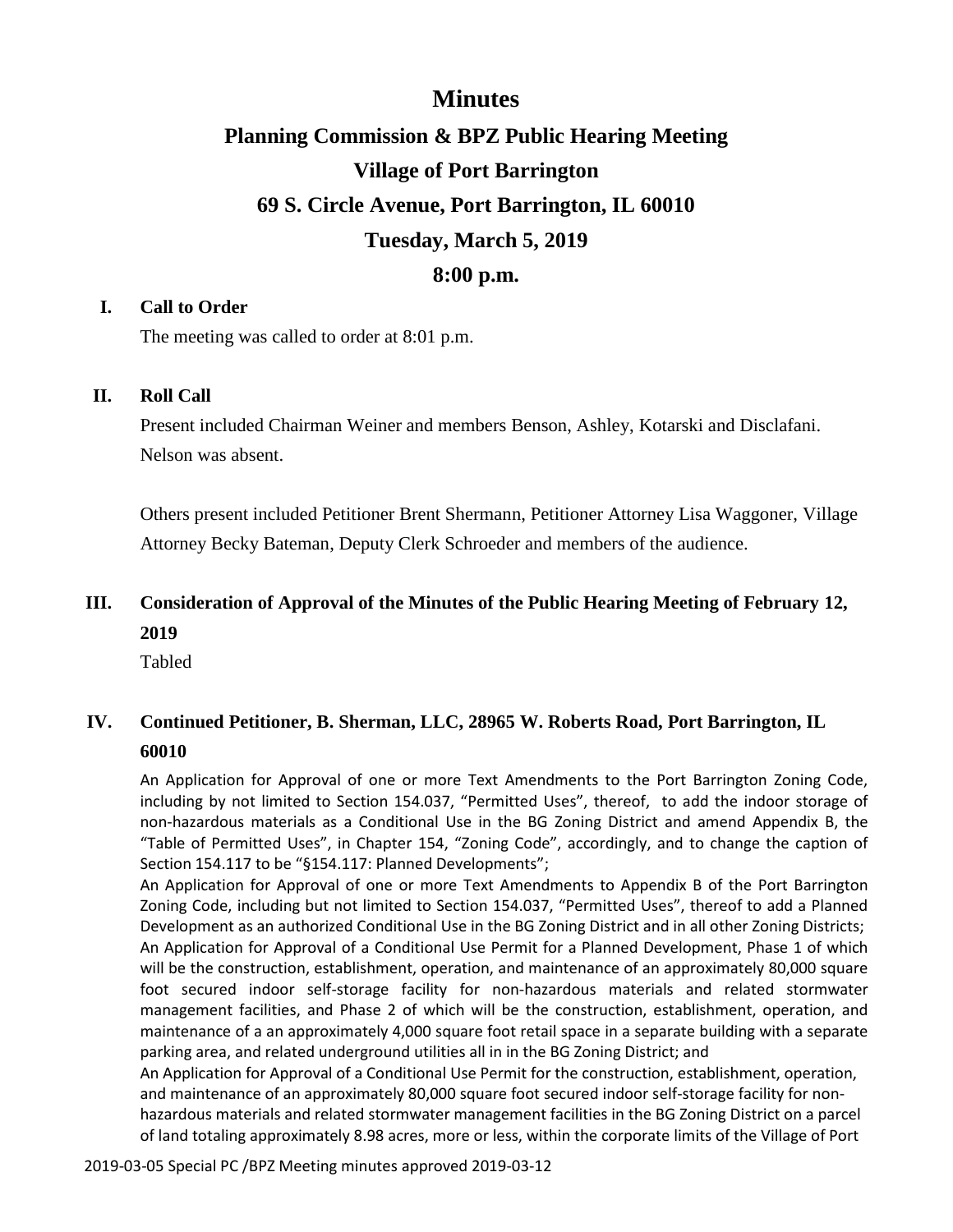Barrington.

\_\_\_\_\_\_\_\_\_\_\_\_\_\_\_\_\_\_\_\_\_\_\_\_\_\_\_\_\_\_

Chairman Weiner noted that this public hearing was continued tonight from the February 12, 2019 meeting.

*Motion: Benson moved, seconded by Disclafani, to open and continue the public hearing from February 12, 2019 at 8:08 p.m.* 

#### *All Ayes /1 absent – Motion Carried 5-0*

At this time, Village Attorney Becky Bateman swore in those wishing to make comments.

Petitioner's Attorney, Lisa Waggoner presented the following as exhibits.

Exhibit 6: 201 modified Exterior elevation and rendering plan Exhibit 7: 202 modified Exterior plan Exhibit 8: Marketing / Feasibility Study

Attorney Waggoner reiterated that the subject property is a 5.8 acre vacant lot located on the corner of Roberts Road and Rawson Bridge Road, zoned BG. The proposal is for a two phased development, phase one for a self-storage building and phase two retail units. Attorney Waggoner further noted that the petition is for text amendments and conditional use for the purpose of a self-storage building. The petitioner has prepared modified renderings as well as excerpts of the marketing/feasibility study as per the request of the Planning Commission / BPZ from the last meeting on February 12<sup>th</sup>.

Petitioner Shermann presented the materials as required by the Planning Commission/BPZ from the February 12<sup>th</sup> public hearing regarding his petition. Petitioner Shermann provided projector images of the architecture plans showing an aerial view of the proposed building and the roof line pitch changes.

Chairman Weiner asked the height of the parapet. Mr. Shermann indicated 12' from the peak. It was noted that with the berm and trees, residents will not see from the road.

Chairman Weiner confirmed the materials to be used for the building exterior including the gutters and down spouts.

Attorney Waggoner noted that no variance is required for the fire/truck turns and pointed out that the berm will have trees and bushes per the village ordinance. Also, the south eastern side will be landscaped with trees.

There was general discussion regarding the Petitioner's marketing/feasibility. Village Attorney Becky Bateman pointed out that the presented documents are only portions of the full study.

Chairman Weiner asked the Planning Commission for any comments. Member Benson noted that he likes the modified plans better.

2019-03-05 PUBLIC HEARING Continued/PC & BP minutes approved 2019-03-12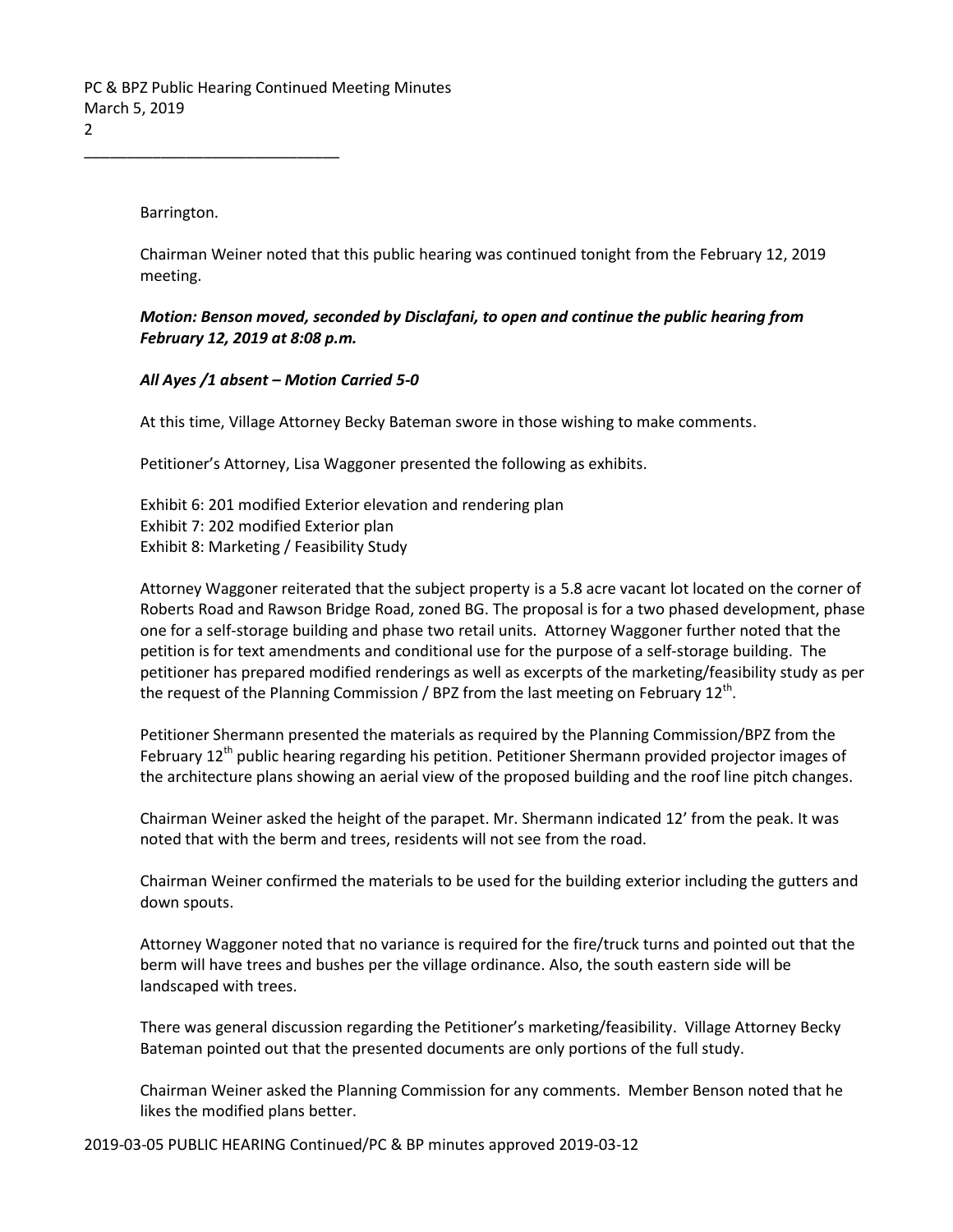\_\_\_\_\_\_\_\_\_\_\_\_\_\_\_\_\_\_\_\_\_\_\_\_\_\_\_\_\_\_

Petitioner Shermann noted that he also likes the modified plans better. Member Ashley expressed concern with seeing the heating/AC units on the roof from the road. Petitioner Shermann noted that he believes it will have appropriate coverage and/or will make sure of it. Chairman Weiner suggested using screening. Petitioner Shermann noted that he's not sure what type of screening will be used.

Member Kotarski noted that the presented modified plans are an improvement, but the 80,000 square foot building is not comparable to a bowling alley. Kotarski questioned the if there is a big demand for a self-storage in the village. Kotarski pointed out that he just received all the material in less than 24 hours to review. Kotarski further questioned how the proposed development will benefit the village; there are no job opportunities. Petitioner Shermann noted that originally, he suggested a two story building.

Chairman Weiner asked about business signage. Petitioner Shermann noted that it would be zoning appropriate.

No further comments from the Planning Commission.

Public Comments:

Dave Cushmann, Chairman for the Plan Commission of the Village of Lake Zurichs expressed concern with the proposed use. Mr. Cushmann explained he was familiar with the zoning process and uses.

Resident Robert Johnson expressed concern with the size of the proposed building and use.

Alexandra Roginsky of Lake Barrington suggested changing the zoning to allow for a park.

Resident Brian Daniels was present with no comments.

Resident Ken Wagner was present with no comments.

Resident Ray Polcyn noted that he agrees with member Kotarski.

Resident Jeremy Catalano pointed out that there are (15) self-storage buildings within a five mile radius. He questioned why the village needs another one and questioned what will happen if the units are not filled.

Resident Saverio Schiro expressed that he doesn't support the proposed project. He noted that he moved here for the quiet neighborhood.

Resident Daniel Ridosh of 605 Camden Lane, expressed concern of hazardous material being stored in the units and questioned how that would be monitored.

Residents Beth and Justin present with no comments.

Resident Bill Simon pointed out that the proposed building of 80,000 square feet is equivalent to the size

2019-03-05 PUBLIC HEARING Continued/PC & BP minutes approved 2019-03-12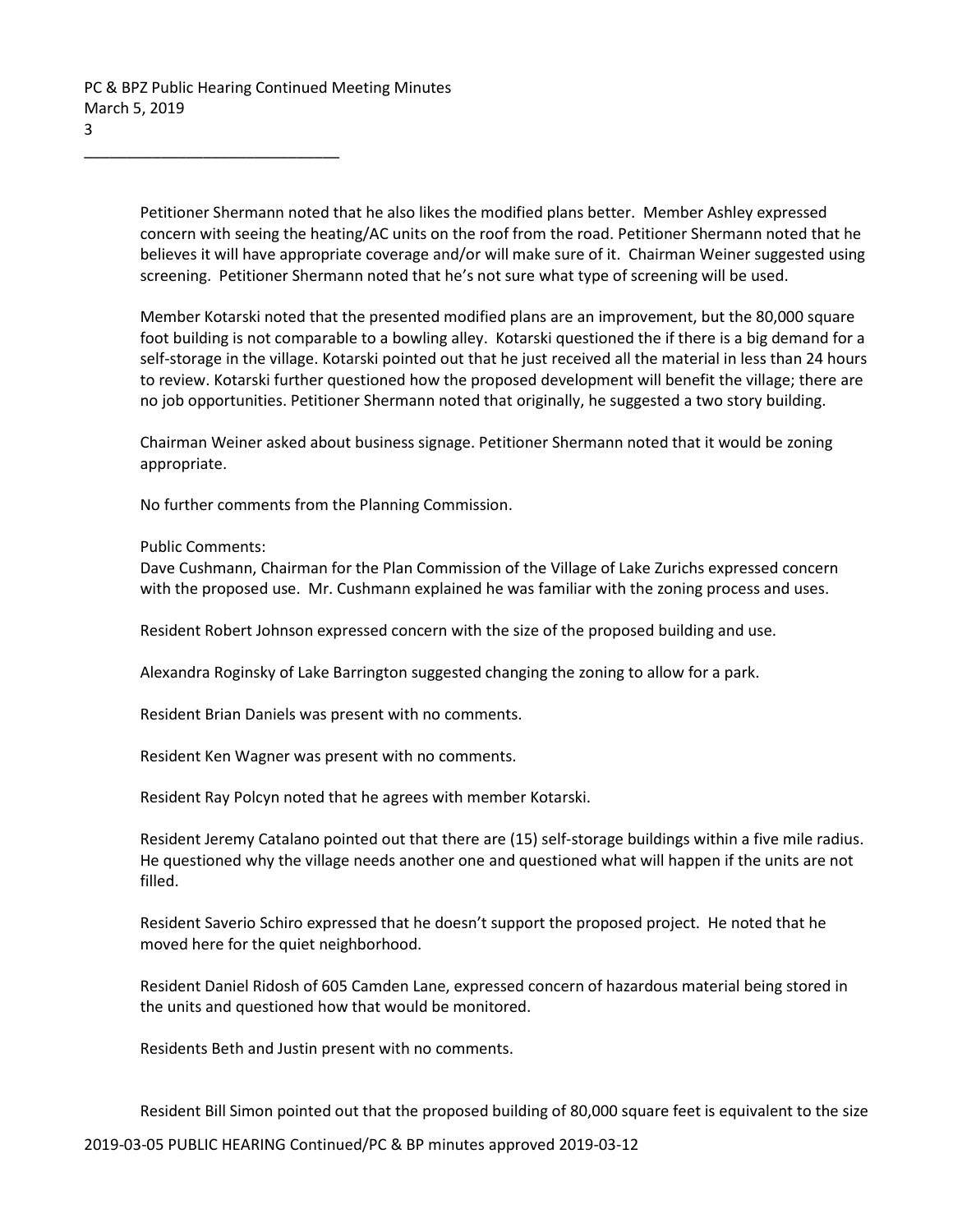\_\_\_\_\_\_\_\_\_\_\_\_\_\_\_\_\_\_\_\_\_\_\_\_\_\_\_\_\_\_

of the Kohl's building in Lake Zurich. Mr. Simon presented Chairman Weiner with a petition opposing the project proposed. Mr. Simon further asked how the village would repurpose the building if the storage use doesn't work.

A resident questioned how the facility would be policed.

Resident John Waller noted that he knows that surrounding self-storage buildings in the area are less than 40% capacity and questioned how the village would use the building if the company fails. He noted that he lives behind where the potential building would be constructed and asked that the village consider another use for something that will benefit the village. Chairman Weiner noted that the property is zoned for business use. Mr. Waller suggested changing the zoning.

Resident Lynn Fosco of 311 S. Circle Avenue, expressed that she was attracted to the area for the openness and opposes the proposed use. There was general discussion about who would be responsible for maintenance.

Resident Eileen Bell expressed concern with traffic. She expressed that there are no benefits to the community. She expressed concern with potential stored chemicals fires. She noted that there are no fire hydrants and felt that the building doesn't fill the image of the village. She further expressed concern that the impact this will have on the house value. She asked that the village consider a more viable use for the community.

Petitioner Shermann noted that he did consider a different use and that he offered the property to the village at which time, the village chose not to except. Petitioner Shermann noted that village wanted some retail, so he included that in Phase 2. Petitioner Shermann noted that the property has been for sale for the last 10 years and anyone could have purchased it.

Attorney Waggoner reiterated that the Petitioner has followed the proper application process and noted that the property is zoned BG not for residential. She further noted that the second phase of the proposal is retail. Attorney Waggoner noted that the feasibility study shows a need for a storage facility. She noted that the surrounding storage units are not similar to the proposed building. She further noted that the Petitioner has complied with the village ordinances. She pointed out that the facility will be landscaped and will be low traffic facility. The Petitioner will be required to maintain the building.

Member Kotarski noted that the table of permitted uses and condition uses do not allow for a storage facility. A storage facility is not a permitted use.

Chairman Weiner asked the Planning Commission / BPZ if they had any further comments. Member Ashley noted that he works at O'Hare Airport and that before the airport was built in the 1940's the homes surrounding the property were aware of the zoning and potential use but yet the homes were sold with that knowledge, therefore should not complain about the use. No further comments from the Planning Commission.

Village Attorney Becky Bateman asked Attorney Waggoner had any further comments. Attorney

2019-03-05 PUBLIC HEARING Continued/PC & BP minutes approved 2019-03-12